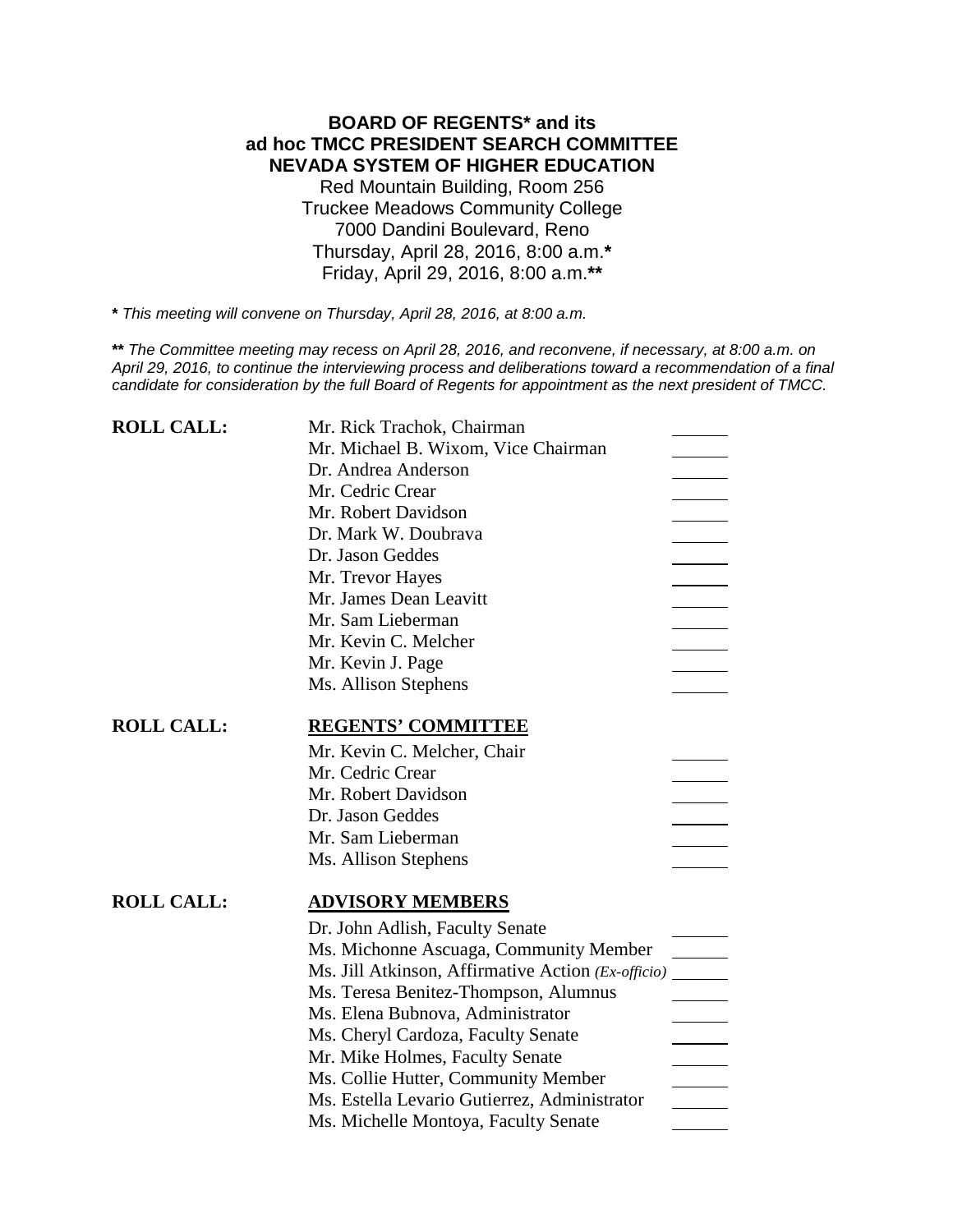| <b>ROLL CALL:</b> | <b>ADVISORY MEMBERS</b> - (Continued)    |  |
|-------------------|------------------------------------------|--|
|                   | Mr. Jim New, Administrator               |  |
|                   | Ms. Robyn Powers, Community Member       |  |
|                   | Dr. Melanie Purdy, Faculty Senate        |  |
|                   | Mr. Rod Sanford, Community Member        |  |
|                   | Mr. Gerald C. Smith, Community Member    |  |
|                   | Mr. Andrew Stevenson, Community Member   |  |
|                   | Ms. Grace Tout, Classified Council       |  |
|                   | Mr. David Turner, Student Representative |  |
|                   |                                          |  |

\*In addition to the ad hoc TMCC President Search Committee, this meeting is noticed as a meeting of the Board of Regents to allow other Regents who may wish to attend to participate. However, action items will only be voted on by the Regents on the Committee, unless a Regent is temporarily made a member of that Committee under Board of Regents' Bylaws, Title 1, Article VI, Section 6. The full Board of Regents will consider the action items at a later Board of Regents' meeting.

### **IMPORTANT INFORMATION ABOUT THE AGENDA AND PUBLIC MEETING**

**NOTE:** Below is an agenda of all items scheduled to be considered. Notification is hereby provided that items on the agenda may be taken out of the order presented, two or more agenda items may be combined for consideration, and an agenda item may be removed from the agenda or discussion relating to an item on the agenda may be delayed at any time.

In accordance with the Board of Regents' Bylaws, Title I, Article V, Section 20, items voted on may be the subject of a motion to reconsider at this meeting. A motion to reconsider an item may be made at any time before adjournment of this meeting. Similarly, if an item is tabled at any time during the meeting, it may, by proper motion and vote, be taken from the table and thereafter be the subject of consideration and action at any time before adjournment of this meeting.

In accordance with the Board of Regents' Bylaws, Title 1, Art. V, Section 13, a quorum may be gained by telephonic hookup.

Some agenda items are noted as having accompanying reference material. Reference material may be accessed on the electronic version of the agenda by clicking the reference link associated with a particular item. The agenda and associated reference material may also be accessed on the Internet by visiting the Board of Regents' website at:

### <http://system.nevada.edu/Nshe/index.cfm/administration/board-of-regents/meeting-agendas/>

Many public libraries have publicly accessible computer terminals. Copies of the reference material and any additional support materials that are submitted to the Board of Regents' Office and then distributed to the members of the Board of Regents after the mailing of this agenda but before the meeting, will be made available as follows: 1. Copies of any such materials are available at the Board of Regents' Office at 2601 Enterprise Road, Reno, Nevada, and the Board of Regents' Office at 4300 South Maryland Parkway, Las Vegas, Nevada. A copy may be requested by calling Angela R. Palmer at (775) 784-3465; 2. Copies of any such materials will also be available at the meeting site.

Reasonable efforts will be made to assist and accommodate physically disabled persons attending the meeting. Please call the Board office at (775) 784-4958 in advance so that arrangements may be made.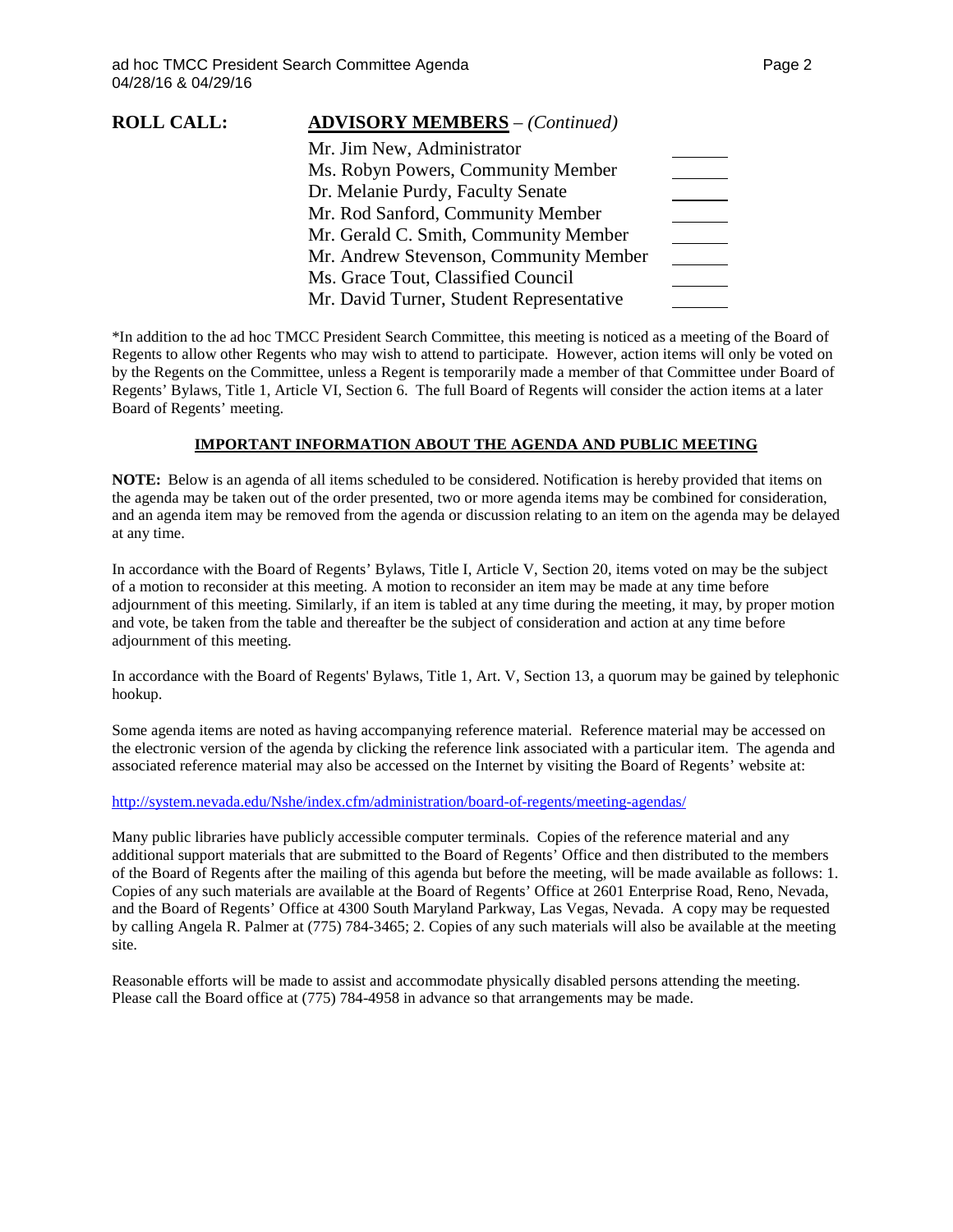# **1. PUBLIC COMMENT INFORMATION ONLY**

Public comment will be taken during this agenda item. No action may be taken on a matter raised under this item until the matter is included on an agenda as an item on which action may be taken. Comments will be limited to three minutes per person. Persons making comment will be asked to begin by stating their name for the record and to spell their last name. The Committee Chair may elect to allow additional public comment on a specific agenda item when that agenda item is being considered.

In accordance with Attorney General Opinion No. 00-047, as restated in the Attorney General's Open Meeting Law Manual, the Committee Chair may prohibit comment if the content of that comment is a topic that is not relevant to, or within the authority of, the Board of Regents, or if the content is willfully disruptive of the meeting by being irrelevant, repetitious, slanderous, offensive, inflammatory, irrational or amounting to personal attacks or interfering with the rights of other speakers.

# **2. MINUTES FOR POSSIBLE ACTION**

Request is made for approval of the April 5, 2016, meeting minutes. *(Ref*. *[TMCC PSC-2\)](http://system.nevada.edu/tasks/sites/Nshe/assets/File/BoardOfRegents/Agendas/2016/apr-mtgs/TMCC/TMCC%20PSC-2.pdf)*

## **3. CHANCELLOR'S REPORT INFORMATION ONLY**

Chancellor Daniel J. Klaich will report on the search and interview process and announce the names of the final candidates:

- Barbara Buchanan, Ph.D. *[\(Ref. TMCC PSC-3a\)](http://system.nevada.edu/tasks/sites/Nshe/assets/File/BoardOfRegents/Agendas/2016/apr-mtgs/TMCC/TMCC%20PSC-3a.pdf)*
- Karin Hilgersom, Ph.D. *[\(Ref. TMCC PSC-3b\)](http://system.nevada.edu/tasks/sites/Nshe/assets/File/BoardOfRegents/Agendas/2016/apr-mtgs/TMCC/TMCC%20PSC-3b.pdf)*
- Julie Leidig, Ph.D. *[\(Ref. TMCC PSC-3c\)](http://system.nevada.edu/tasks/sites/Nshe/assets/File/BoardOfRegents/Agendas/2016/apr-mtgs/TMCC/TMCC%20PSC-3c.pdf)*
- Muddassir Siddiqi, Ed.D. *[\(Ref. TMCC PSC-3d\)](http://system.nevada.edu/tasks/sites/Nshe/assets/File/BoardOfRegents/Agendas/2016/apr-mtgs/TMCC/TMCC%20PSC-3d.pdf)*

### **4. CHAIR'S REPORT INFORMATION ONLY**

Chair Kevin C. Melcher will provide a report regarding the final interview process and related matters.

### **5. DISCUSSION OF INTERVIEW QUESTIONS FOR POSSIBLE ACTION**

Ms. Marti J. Cizek, Search Consultant and Mr. Daniel J. Klaich, Chancellor will lead a discussion with the Committee related to the questions and/or topics to be utilized during the interview process. The Committee will also discuss the interview process to be utilized.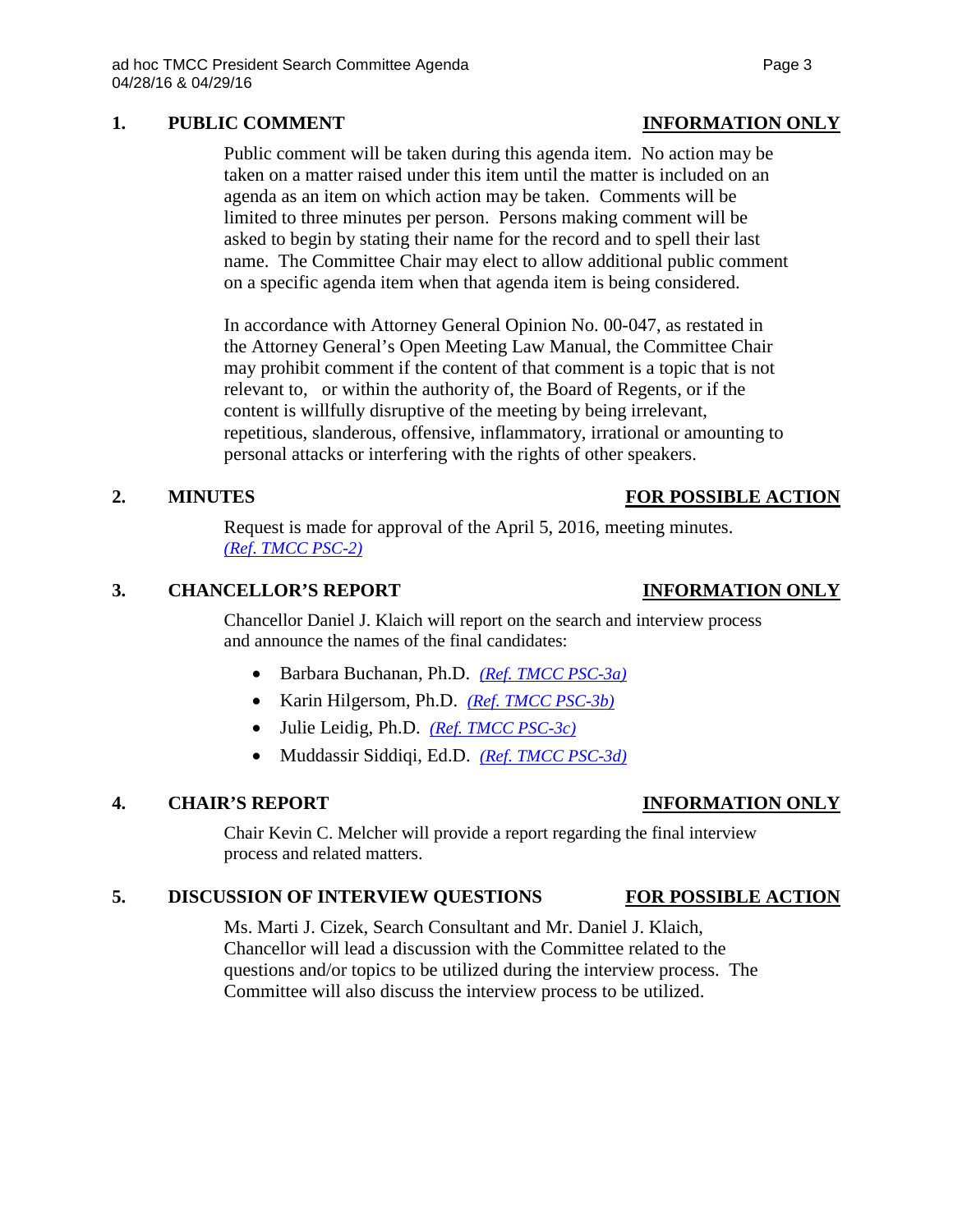### **6. FINAL CANDIDATES' CAMPUS VISIT REPORTS INFORMATION ONLY AND FINAL CANDIDATES' INTERVIEWS**

Ms. Marti J. Cizek will report on the campus visits and campus forums held with each final candidate. The report will include input received at the forums and the results from the response sheets completed during each final candidate's campus forums. Ms. Cizek will review the curriculum vitae and background information of each final candidate just prior to each final candidate's interview. The Committee will interview the final candidates for the position of Truckee Meadows Community College (TMCC) President.

# **7. ADVISORY MEMBERS' OPEN SESSION INFORMATION ONLY REGARDING FINAL CANDIDATES FOR TMCC PRESIDENT**

An open session for the advisory members will be held to discuss the final candidates for the position of TMCC President. The advisory members will provide the Regents' ad hoc TMCC President Search Committee with their assessment of the final candidates for the position of TMCC President.

# **8. DECISION BY THE REGENTS' AD HOC FOR POSSIBLE ACTION TMCC PRESIDENT SEARCH COMMITTEE**

The Regents' ad hoc TMCC President Search Committee will discuss and assess the final candidates for the position of TMCC President. The Committee may recommend a final candidate or candidates for consideration by the full Board of Regents for appointment as the next president of TMCC.

If a recommendation is not made during the course of the Committee meeting, future meetings of the Committee will be scheduled to continue the search process.

If the Committee makes a recommendation of a final candidate or candidates for consideration of appointment by the full Board of Regents, the Board will meet on May 2, 2016, at 1:00 p.m. to consider the appointment of a final candidate as the next president of TMCC.

### **9. NEW BUSINESS INFORMATION ONLY**

Items for consideration at future meetings may be suggested. Any discussion of an item under "New Business" is limited to description and clarification of the subject matter of the item, which may include the reasons for the request.